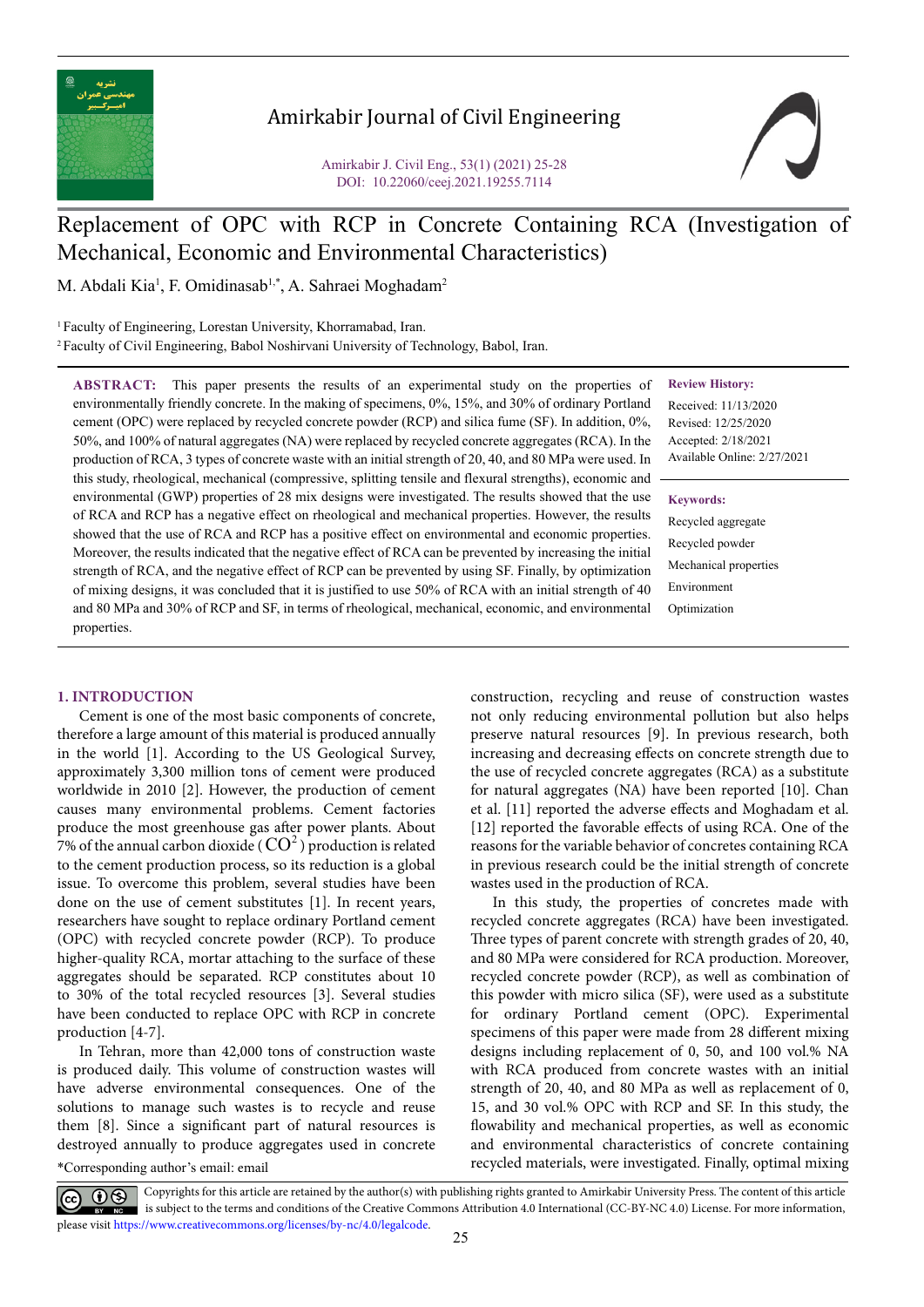design using multivariate optimization was introduced.

### **2. METHODOLOGY**

**RCA production:** Parent concretes with three strength grades of 20, 40, and 80 MPa were used to produce RCA. First, a compressive strength test was performed on three standard cylindrical specimens made from each parent concretes, under ASTM C39 [13]. The results of the compressive strength test show good compliance between the compressive strength of the specimen and the considered strength grades for parent concretes. After ensuring the compressive strength of the considered mix designs, the parent concretes were made. After 90 days, parent concretes were demolished and recycled.

**Material:** In this study, OPC based on ASTM C150 [14] was used. In some of the mixing designs of this study, part of OPC was replaced with RCP, SF, and a combination of them. RCP was obtained from the recycling of concrete wastes. To produce specimens, 4 types of aggregate including 1 type of NA and 3 types of RCA with an initial strength of 20, 40, and 80 MPa were used.

**Mix proportions:** There are 28 mixing designs in this study, which are presented in Table 1. The variables of these mix designs include the percentage of NA replacement with RCA by 0, 50, and 100 vol.%, the initial strength of RCA 20, 40, and 80 MPa, and the percentage of OPC replacement with RCP and SF by 0, 15, and 30 vol.%. The specimens are named in such a way that the number opposite the letter R indicates the percentage of replacement of NA with RCA, the number opposite the letter C indicates the initial strength of RCA, and the numbers opposite the letters RCP and SF represent the percentage of replacement of OPC with RCP and SF, respectively. From each of the 28 mix designs used, three specimens were made for each test. All specimens were stored for 24 hours at 25 °C temperature and 85% relative humidity. The specimens were then cured in water tanks at 20 °C for 28 days.

**Test procedure:** To investigate the effect of RCA, OPC, and SF on concrete workability, the slump test was performed under ASTM C143 [15].

Based on ASTM C39 [13], the compressive strength test was performed on cubic specimens, with the loading rate being 0.3 MPa/s. The test used a digital compression testing machine with a capacity of 1000 kN. The test managed to determine the maximum compressive force tolerated by the specimen. For the calculation of compressive strength, Eq. (1) was used.

$$
\sigma_c = \frac{P}{A} \tag{1}
$$

Where  $\sigma_c$ , *P* and *A* are the compressive strength, the maximum compressive force tolerated by the specimen, and the cross-sectional area of the specimen (100  $\times$  100 mm), respectively.

Based on ASTM C496 [16], a Splitting tensile strength test was conducted on cylindrical specimens having a diameter of 100 mm and a height of 200 mm at a loading rate of 0.05 MPa/s. Splitting tensile strength computations were based on Eq. (2).

$$
\sigma_t = \frac{2P}{\pi L.D}
$$
 (2)

Where  $\sigma$ , *P*, *D*, and *L* are the splitting tensile strength, applied force, the cylindrical specimen diameter (100 mm), and the cylindrical specimen length (200 mm), respectively.

Based on ASTM C78 [17], the TPB (three-point bending) test was conducted. A load cell with a 100 kN capacity was used to measure the applied force. For the computation of flexural strength of beams Eq. (3) was used.

$$
\sigma_f = \frac{3FL}{2b.d^2} \tag{3}
$$

Where  $\sigma_f$ , *F*, *L*, and *b* are the flexural strength, the applied force, the span length, the beam width, and the beam height, respectively.

#### **3. RESULTS AND DISCUSSION**

RCA had lower density, abrasion resistance, and higher water absorption, in comparison with NA. Increasing the initial strength of RCA increased the density and abrasion resistance and decreased the water absorption of these aggregates.

Replacing 30 vol. % OPC with RCP reduced the concrete workability by 13% and replacing 100 vol. % NA with RCA with initial strengths of 20, 40, and 80 MPa reduced the concrete workability by 38, 36, and 38%, respectively.

Mechanical properties of concrete were reduced due to the use of RCP. Using 15 vol. % of RCP caused a slight reduction and using 30 vol. % significantly reduced mechanical properties. Using 15 and 30 vol. % RCP reduced the compressive strength by 13 and 29%, the splitting tensile strength by 10 and 29%, and the flexural strength by 10 and 26%, respectively.

Using SF compensated the weakness of concrete containing RCP. The mechanical properties of concrete containing 30 vol. % of the combination of RCP and SF were approximately the same as the mechanical properties of concrete containing 100 vol. % of OPC. Using 30 vol. % combination of RCP and SF reduced 1, 5, and 2% in compressive, splitting tensile and flexural strengths, respectively.

Using RCA as an alternative to NA reduced the mechanical properties. Increasing the initial strength of the RCA partially compensated for this weakness. Using 100 vol. % RCA with initial strengths of 20, 40, and 80 MPa reduced the compressive strength by 27, 16, and 9%, splitting tensile strength by 24, 15, and 5%, and flexural strength by 27, 17, and 10%, respectively.

Economic analysis showed that using RCP as an alternative to OPC reduces the cost of mix designs and using RCA as an alternative to NA increases it. The lowest cost was related to the mix design containing 100 vol.% NA and 30 vol.% RCP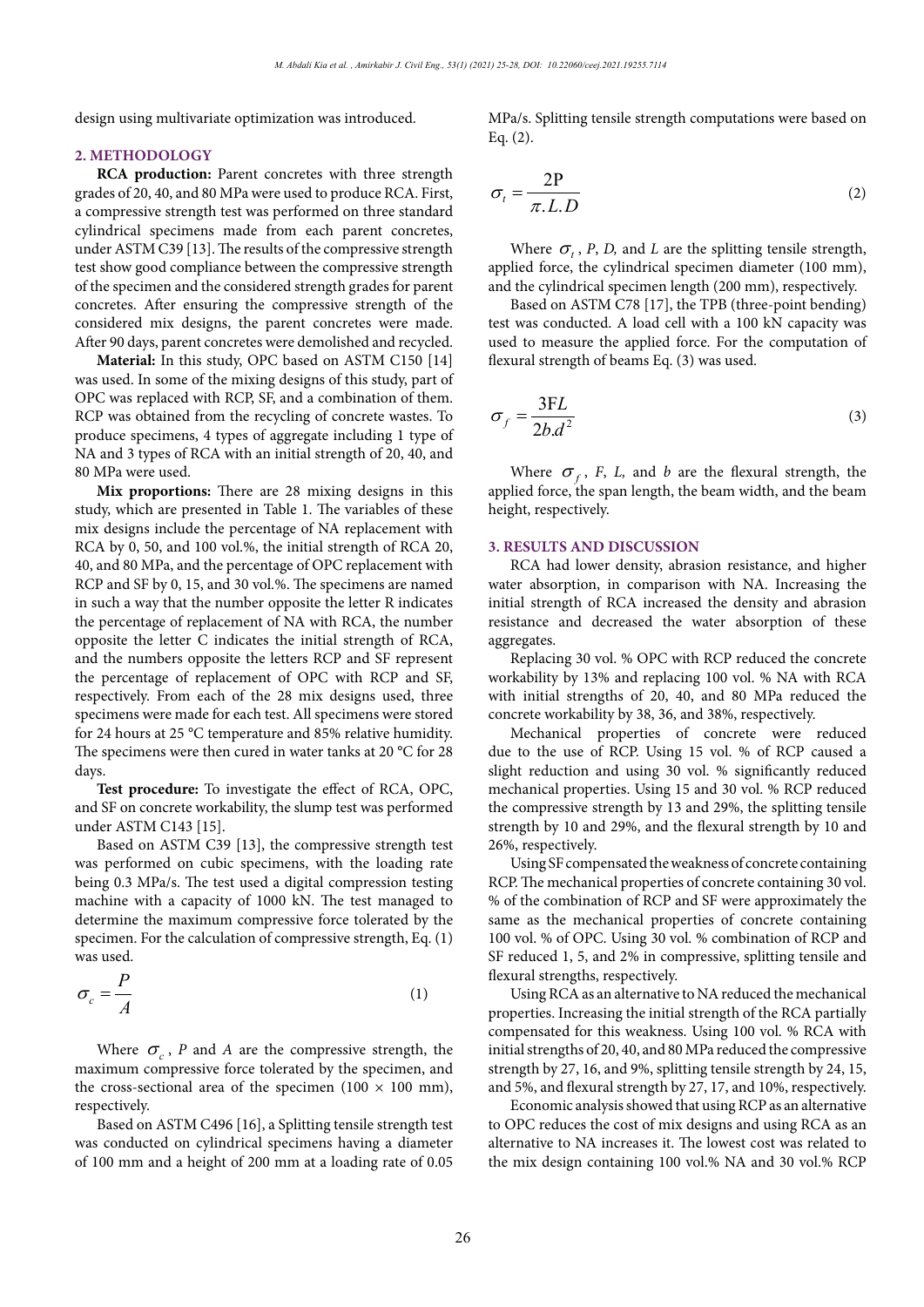| Mix id              | Binder $(kg/m^3)$ |            |           | Fine aggregate | Coarse aggregate (kg/m <sup>3</sup> ) |            |          |             |            |
|---------------------|-------------------|------------|-----------|----------------|---------------------------------------|------------|----------|-------------|------------|
|                     |                   |            |           |                |                                       | <b>RCA</b> |          |             | Water      |
|                     | <b>OPC</b>        | <b>RCP</b> | <b>SF</b> | $(kg/m^3)$     | NA                                    | 20MP       | 40MP     | <b>80MP</b> | $(kg/m^3)$ |
|                     |                   |            |           |                |                                       | а          | а        | а           |            |
| R <sub>0</sub>      | 488               | $\theta$   | $\Omega$  | 652            | 1024                                  | $\theta$   | $\theta$ | $\theta$    | 205        |
| R0-RCP15            | 414.8             | 60.2       | 0         | 652            | 1024                                  | $\theta$   | $\theta$ | $\theta$    | 205        |
| R0-RCP30            | 341.6             | 120.4      | 0         | 652            | 1024                                  | $\theta$   | $\theta$ | $\theta$    | 205        |
| R0-RCP15-SF15       | 341.6             | 60.2       | 52.2      | 652            | 1024                                  | $\theta$   | $\theta$ | $\theta$    | 205        |
| R50-C20             | 488               | $\theta$   | 0         | 652            | 512                                   | 480        | $\theta$ | $\theta$    | 205        |
| R50-C20-RCP15       | 414.8             | 60.2       | $\Omega$  | 652            | 512                                   | 480        | $\theta$ | $\theta$    | 205        |
| R50-C20-RCP30       | 341.6             | 120.4      | 0         | 652            | 512                                   | 480        | $\theta$ | $\theta$    | 205        |
| R50-C20-RCP15-SF15  | 341.6             | 60.2       | 52.2      | 652            | 512                                   | 480        | $\theta$ | $\theta$    | 205        |
| R100-C20            | 488               | $\theta$   | 0         | 652            | $\theta$                              | 960        | $\theta$ | $\theta$    | 205        |
| R100-C20-RCP15      | 414.8             | 60.2       | $\theta$  | 652            | $\theta$                              | 960        | $\theta$ | $\theta$    | 205        |
| R100-C20-RCP30      | 341.6             | 120.4      | $\theta$  | 652            | $\theta$                              | 960        | $\theta$ | $\theta$    | 205        |
| R100-C20-RCP15-SF15 | 341.6             | 60.2       | 52.2      | 652            | 0                                     | 960        | 0        | $\theta$    | 205        |
| R50-C40             | 488               | $\theta$   | 0         | 652            | 512                                   | $\theta$   | 485      | $\theta$    | 205        |
| R50-C40-RCP15       | 414.8             | 60.2       | $\theta$  | 652            | 512                                   | $\theta$   | 485      | $\theta$    | 205        |
| R50-C40-RCP30       | 341.6             | 120.4      | 0         | 652            | 512                                   | $\theta$   | 485      | $\theta$    | 205        |
| R50-C40-RCP15-SF15  | 341.6             | 60.2       | 52.2      | 652            | 512                                   | $\theta$   | 485      | $\theta$    | 205        |
| R100-C40            | 488               | $\theta$   | 0         | 652            | $\theta$                              | $\theta$   | 970      | $\theta$    | 205        |
| R100-C40-RCP15      | 414.8             | 60.2       | 0         | 652            | $\Omega$                              | $\theta$   | 970      | $\theta$    | 205        |
| R100-C40-RCP30      | 341.6             | 120.4      | $\theta$  | 652            | $\theta$                              | $\theta$   | 970      | $\theta$    | 205        |
| R100-C40-RCP15-SF15 | 341.6             | 60.2       | 52.2      | 652            | $\Omega$                              | $\theta$   | 970      | $\theta$    | 205        |
| R50-C80             | 488               | 0          | 0         | 652            | 512                                   | $\theta$   | 0        | 497         | 205        |
| R50-C80-RCP15       | 414.8             | 60.2       | $\theta$  | 652            | 512                                   | $\theta$   | $\Omega$ | 497         | 205        |
| R50-C80-RCP30       | 341.6             | 120.4      | $\theta$  | 652            | 512                                   | $\theta$   | $\theta$ | 497         | 205        |
| R50-C80-RCP15-SF15  | 341.6             | 60.2       | 52.2      | 652            | 512                                   | $\theta$   | $\theta$ | 497         | 205        |
| R100-C80            | 488               | $\theta$   | 0         | 652            | $\theta$                              | $\theta$   | $\theta$ | 994         | 205        |
| R100-C80-RCP15      | 414.8             | 60.2       | $\theta$  | 652            | $\Omega$                              | $\theta$   | $\theta$ | 994         | 205        |
| R100-C80-RCP30      | 341.6             | 120.4      | 0         | 652            | $\Omega$                              | $\theta$   | $\theta$ | 994         | 205        |
| R100-C80-RCP15-SF15 | 341.6             | 60.2       | 52.2      | 652            | $\theta$                              | $\theta$   | $\theta$ | 994         | 205        |

#### **Table 1. Mix proportions.**

and the highest cost was related to the mix design containing 100 vol.% RCA, 15 vol.% RCP, and 15 vol.% SF. The difference between the most expensive and cheapest mix designs was 59%.

The results of the GWP calculation showed that this parameter is only affected by the binder used and the change in the type of aggregate causes a slight change in it. Replacing OPC with RCP was very effective in reducing GWP. Replacing 15 and 30 vol. % of OPC with RCP reduced GWP by 15 and 30%, respectively.

# **4. CONCLUSIONS**

Multivariate optimization showed that the use of 15 and 30 vol. % RCP and SF and 50 vol. % RCA with initial strengths of 40 and 80 MPa is justifiable in terms of workability, mechanical properties, economic and environmental characteristics.

# **REFERENCES**

[1] J. De Brito, N. Saikia., Recycled aggregate in concrete: use of industrial, construction and demolition waste, Springer Science

& Business Media. (2012).

- [2] US Geological Survey (2011) USGS mineral program cement report, United States Geological Survey.
- [3] H. Shima, H. Tateyashiki, R. Matsuhashi, Y. Yoshida., An advanced concrete recycling technology and its applicability assessment through input-output analysis, Journal of advanced concrete technology. 3(1) (2005) 53-67.
- [4] C. Xue, A. Shen, Y. Guo, T. He., Utilization of Construction Waste Composite Powder Materials as Cementitious Materials in Small-Scale Prefabricated Concrete, Advances in Materials Science and Engineering. (2016).
- [5] E. Kwon, J. Ahn, B. Cho, D. Park., A study on development of recycled cement made from waste cementitious powder, Construction and Building Materials. 83 (2015) 174-180.
- [6] Q. Liu, T. Tong, S. Liu, D. Yang, Q. Yu., Investigation of using hybrid recycled powder from demolished concrete solids and clay bricks as a pozzolanic supplement for cement, Construction and Building Materials. 73 (2014) 754-763.
- [7] S. Ahmari, X. Ren, V. Toufigh, L. Zhang., Production of geopolymeric binder from blended waste concrete powder and fly ash, Construction and Building Materials. 35 (2012) 718-